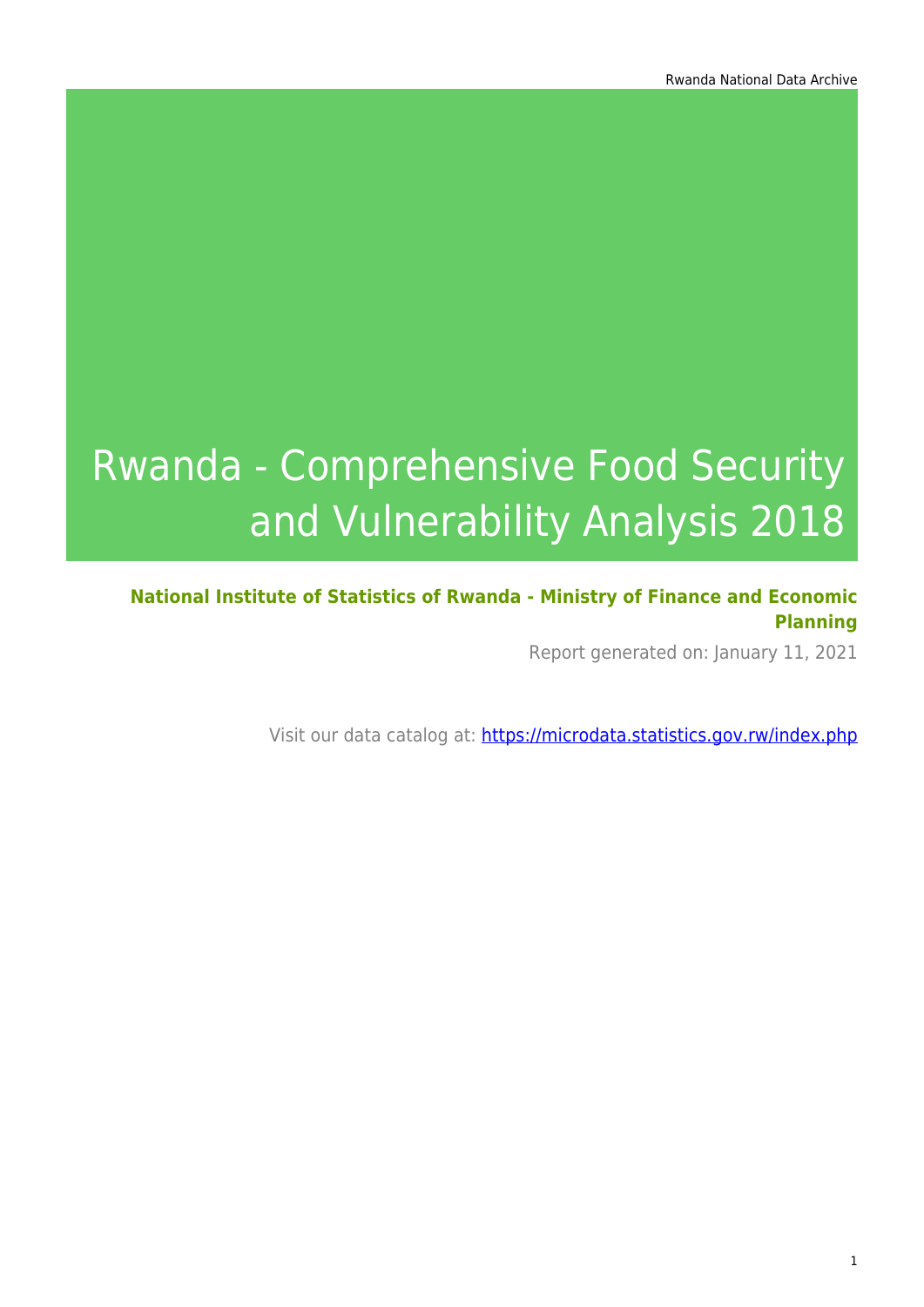### **Overview**

### **Identification**

ID NUMBER RWA-NISR-CFSVA-2018-v01

#### **Version**

VERSION DESCRIPTION Version 0.1 Edited, Anonymized dataset for public use

PRODUCTION DATE 2020-06-11

NOTES Version 0.1 Edited, Anonymized dataset for public use

#### **Overview**

#### **ABSTRACT**

This Comprehensive Food Security and Vulnerability Analysis (CFSVA) 2018 measures the extent and depth of food and nutrition insecurity in Rwanda, observes trends over time, and analyses the socioeconomic and demographic determinants linked to food and nutrition insecurity. The report provides insight into the following key questions:

- . Who are the people currently facing food insecurity and malnutrition?
- . How many are they?
- . Where do they live?
- . Why are they food insecure and/or malnourished?

. How can food assistance and other interventions make a difference in reducing food insecurity and malnutrition and in supporting livelihoods?

KIND OF DATA Sample survey data [ssd]

UNITS OF ANALYSIS The units of analysis are household and community level.

#### **Scope**

#### NOTES

The scope of Comprehensive Food Security and Vulnerability Analysis includes:

Village: Topics covered included community infrastructure, market information, agricultural crop calendar, shocks and received assistance. This information was used to contextualize the results from the household questionnaire.

Household: The study gathered information through household questionnaires that included sections on demographics, housing and facilities, assets and access to credit, agriculture, livelihoods, expenditures, food consumption and sources,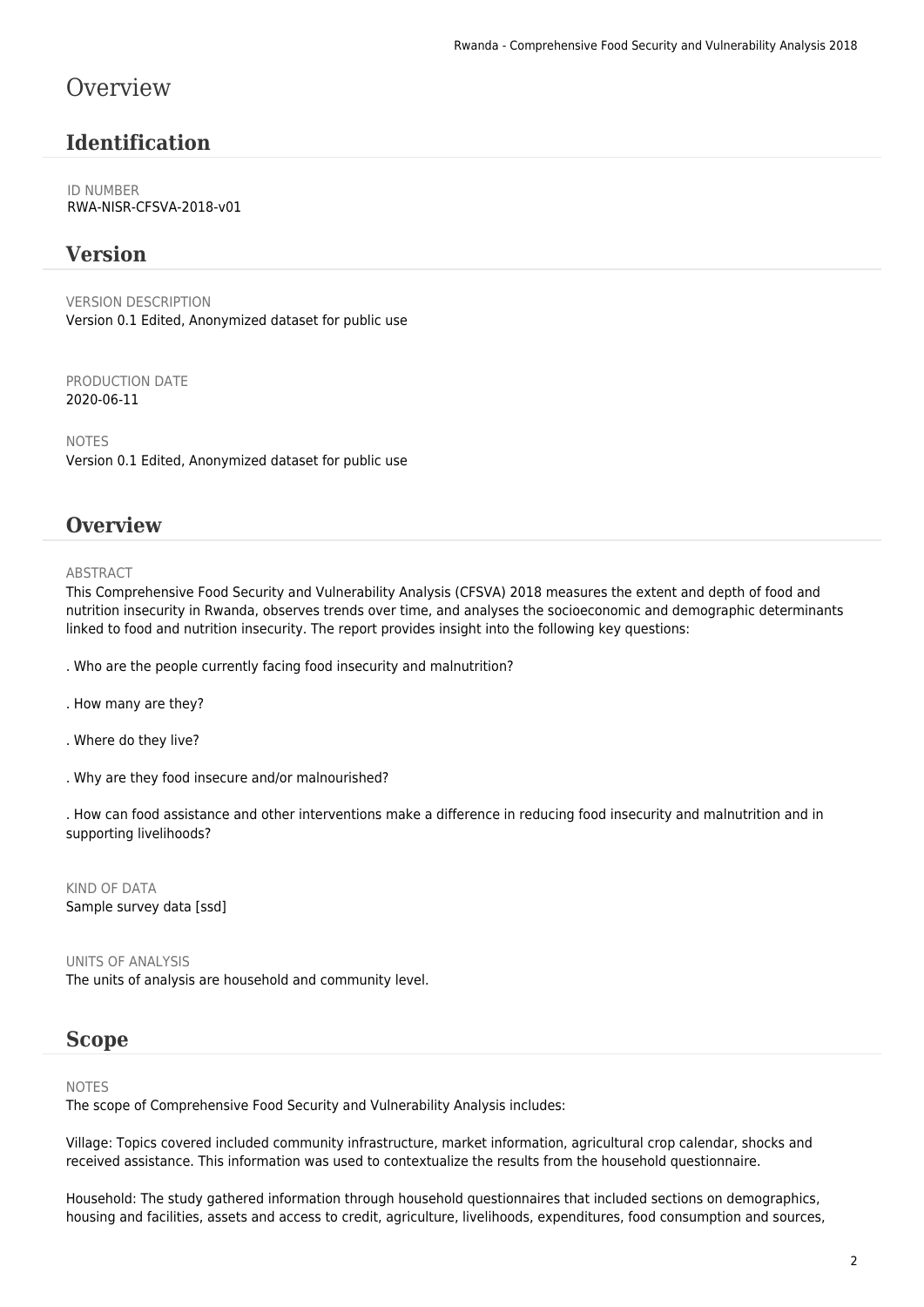shocks, coping strategies and assistance.

Women and child: A questionnaire was administered to women of reproductive age (15-49 years old) including questions regarding pregnancy, health, hygiene and food consumption.

Questions asked regarding children under 5 years covered the topics of breastfeeding, health and supplements. In addition, for children between 6 and 24 months a section on infant and young child feeding practices (IYCF) was

included

#### **Coverage**

GEOGRAPHIC COVERAGE National coverage

UNIVERSE Household members

### **Producers and Sponsors**

#### PRIMARY INVESTIGATOR(S)

| <b>Name</b>                                | <b>Affiliation</b>                        |
|--------------------------------------------|-------------------------------------------|
| National Institute of Statistics of Rwanda | Ministry of Finance and Economic Planning |

OTHER PRODUCER(S)

| <b>Name</b>                                  | <b>Affiliation</b>         | Role                                                |
|----------------------------------------------|----------------------------|-----------------------------------------------------|
| Ministry of agriculture and Animal Resources | Government of Rwanda       | Technical assistance                                |
| United Nations World Food Programme          | International Organisation | Technical, logistical and financial<br>coordination |

#### FUNDING

| <b>Name</b>         | <b>Abbreviation</b> | Role              |
|---------------------|---------------------|-------------------|
| Goverment of Rwanda | GoR                 | Financial support |
| European Union      | EU                  | Financial support |
| <b>USAID</b>        | <b>USAID</b>        | Financial support |
| <b>UNICEF</b>       | <b>UNICEF</b>       | Financial support |
| <b>WFP</b>          | <b>WFP</b>          | Financial support |

#### OTHER ACKNOWLEDGEMENTS

| <b>Name</b>                                               | <b>Affiliation</b>                                    | Role                      |
|-----------------------------------------------------------|-------------------------------------------------------|---------------------------|
| Ministry of Local Government (MINALOC)                    | Government of Rwanda                                  | CFSVA technical committee |
| Ministry of Health (MoH)                                  | Government of Rwanda                                  | CFSVA technical committee |
| National Early Childhood Development<br>Programme (NECDP) | Ministry of Gender and Family Promotion<br>(MIGEPROF) | CFSVA technical committee |

#### **Metadata Production**

METADATA PRODUCED BY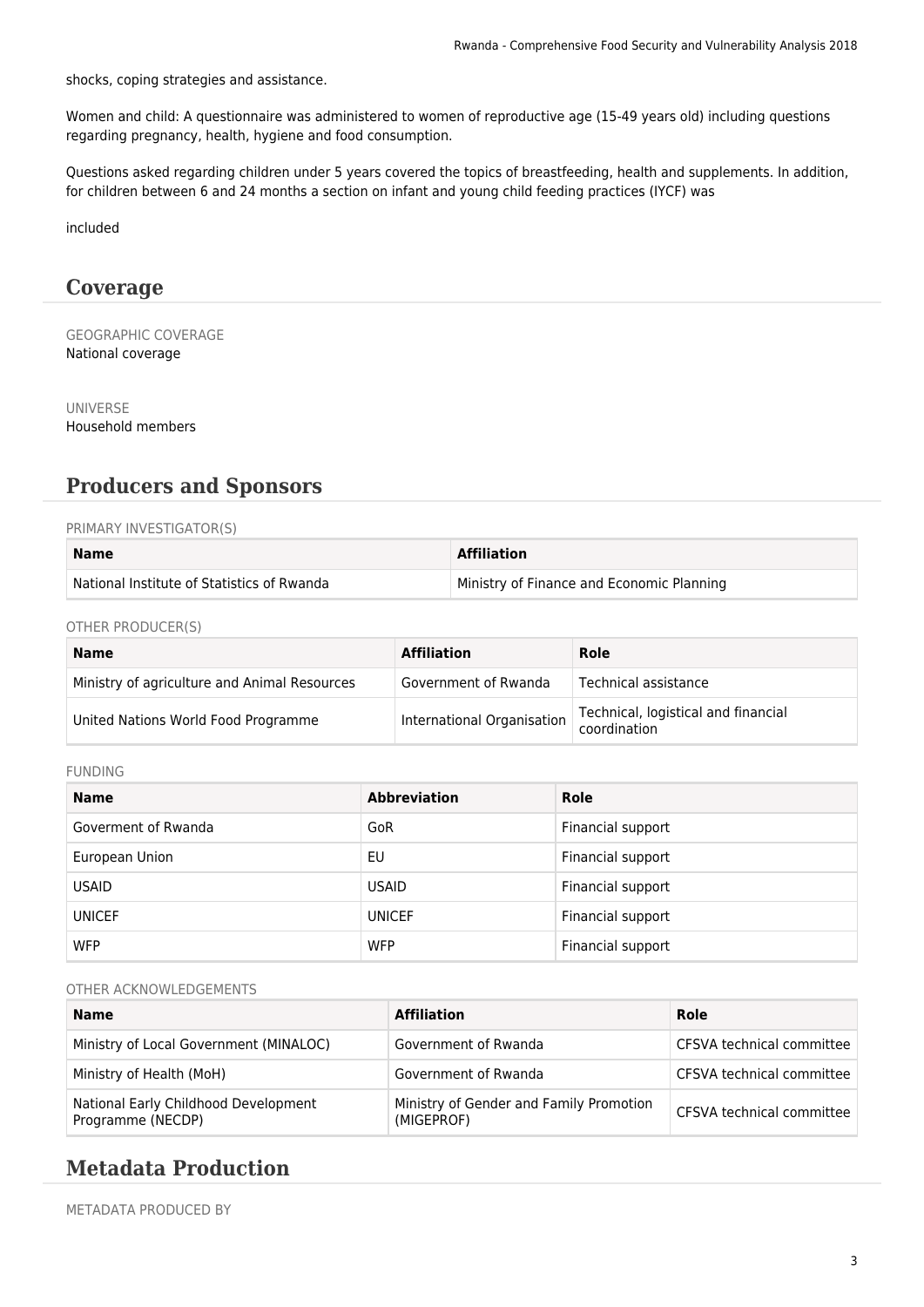| <b>Name</b>                                   | Abbreviation Affiliation |                                              | Role                       |
|-----------------------------------------------|--------------------------|----------------------------------------------|----------------------------|
| National Institute of Statistics of<br>Rwanda | <b>NISR</b>              | Ministry of Finance and Economic<br>Planning | Documentation of the Study |

DATE OF METADATA PRODUCTION 2020-06-11

DDI DOCUMENT VERSION Version 0.1

DDI DOCUMENT ID RWA-NISR-CFSVA-2018-v01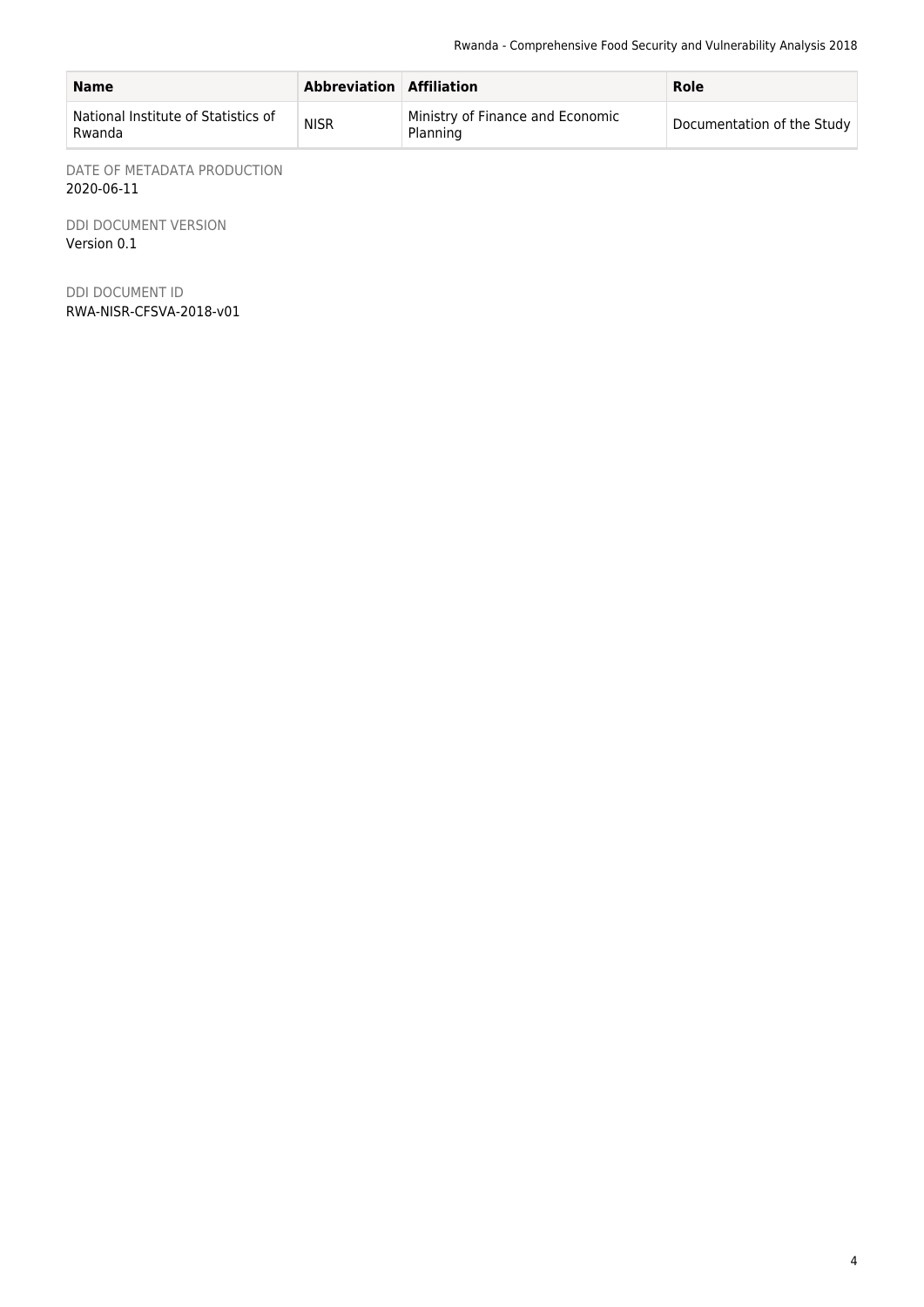# Sampling

### **Sampling Procedure**

Rwanda is administratively divided into four provinces (Northern Province, Southern Province, Eastern Province and Western Province) plus Kigali City and a total of 30 districts. Districts are further divided in sectors and cells.

To facilitate comparison with existing studies, the CFSVA 2018 was designed to provide statistically representative and precise information at the district level. In addition, it was decided to include both urban and rural households and not to exclude the capital province Kigali. The sampling frame was organized according to the 30 districts. Subsequently, a two-stage cluster sample procedure was applied.

In the first stage, 30 villages per district were randomly selected with probability to be selected proportional to the population size. In the second stage, ten households in each of the 30 villages in the 30 provinces were selected for participation in the survey. A systematic random sampling technique was chosen for this stage. The team leader, together with the village head, listed all households in the village. Based on this list, a systematic random sample was utilized to pick ten households to be interviewed and three reserve households should any of the first ten households be missing at the time of the interview or not agree to participate. Households were eligible for participation in the assessment if living in one of the selected villages at the time of the interviews. Thus, ten households, from 30 villages, from 30 provinces were chosen to participate in the survey, amounting up to 9000 households.

### **Weighting**

Taking into consideration the two-stage cluster sampling methodology, adjustment weights were computed to provide results representative at country level. The household probability of being selected in the sample is equal to the product of a household's probability of being selected in a village by the probability of the village of being sampled.

The inverse of this probability is the design weight. The design weight was adjusted for the expected and actual number of households in the surveyed villages and was used in the complex sample

calculations. The design weight was divided by the product of the total number of households in the population divided by the number of sampled households. The resulting weight was used in all non-complex sample analyses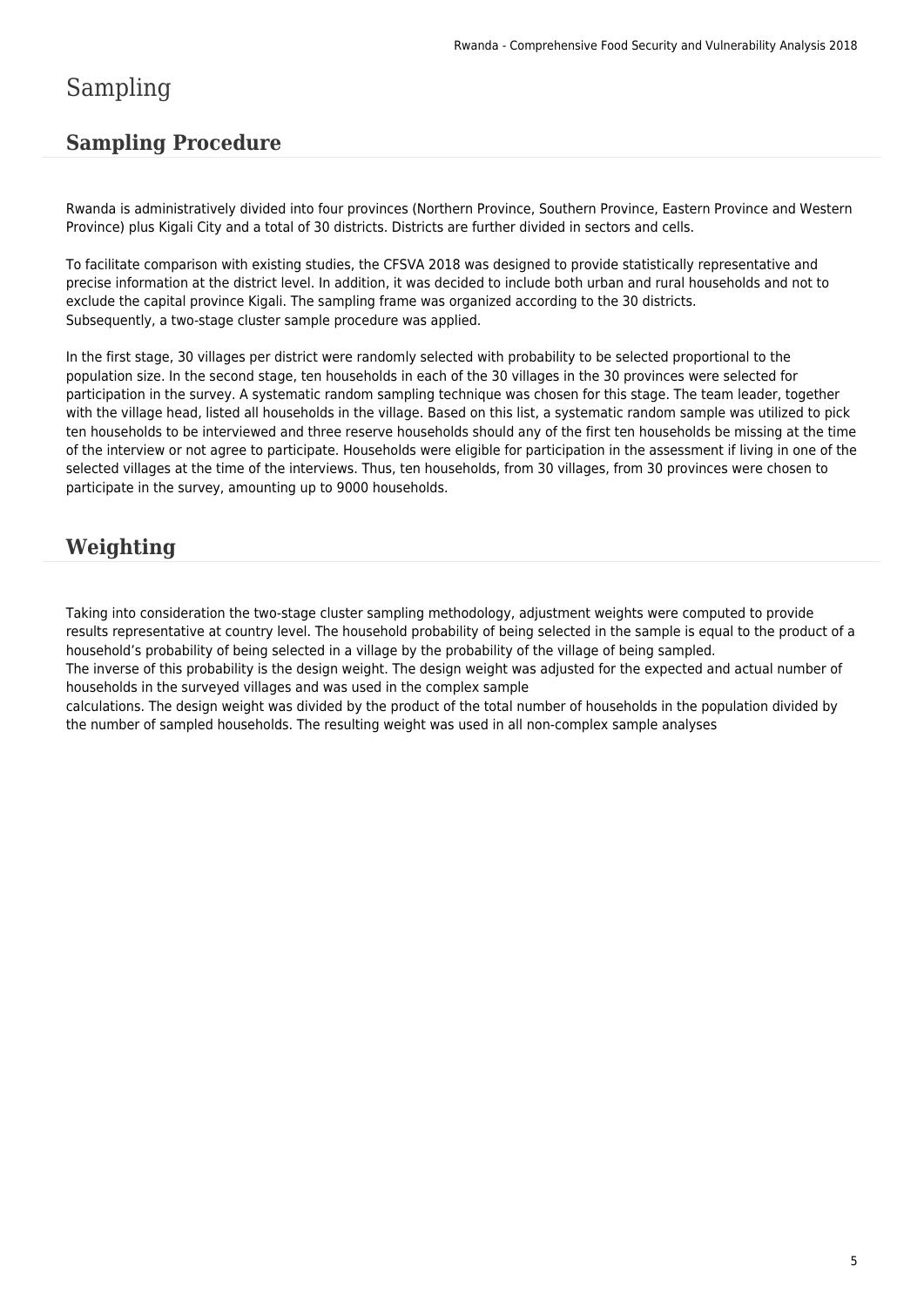# Questionnaires

#### **Overview**

Three instruments were used for primary data collection: a community survey administered to key informants, a household survey administered to randomly selected households and a mother and child questionnaire administered to women of reproductive age in the households. The instruments were first developed in English and subsequently translated into Kinyarwanda. Tablets programmed with the questionnaires using the Open Data Kit (ODK) were used for the data collection.

#### Village Questionnaire:

For each visited village, key informants were gathered in a group and interviewed with a structured questionnaire. The participants normally consisted of village leaders, members of local government, teachers, health workers and farmers. In total, 749 village interviews were conducted. Topics covered included community infrastructure, market information, agricultural crop calendar, shocks and received assistance. This information was used to contextualize the results from the household questionnaire.

Household Questionnaire:

The study gathered information through household questionnaires that included sections on demographics, housing and facilities, assets and access to credit, agriculture, livelihoods, expenditures, food consumption and sources, shocks, coping strategies and assistance. In total, 9000 households participated in the survey.

Women and Child Questionnaire:

A questionnaire was administered to women of reproductive age (15-49 years old) including questions regarding pregnancy, health, hygiene and food consumption.

Questions asked regarding children under 5 years covered the topics of breastfeeding, health and supplements. In addition, for children between 6 and 24 months a section on infant and young child feeding practices (IYCF) was included.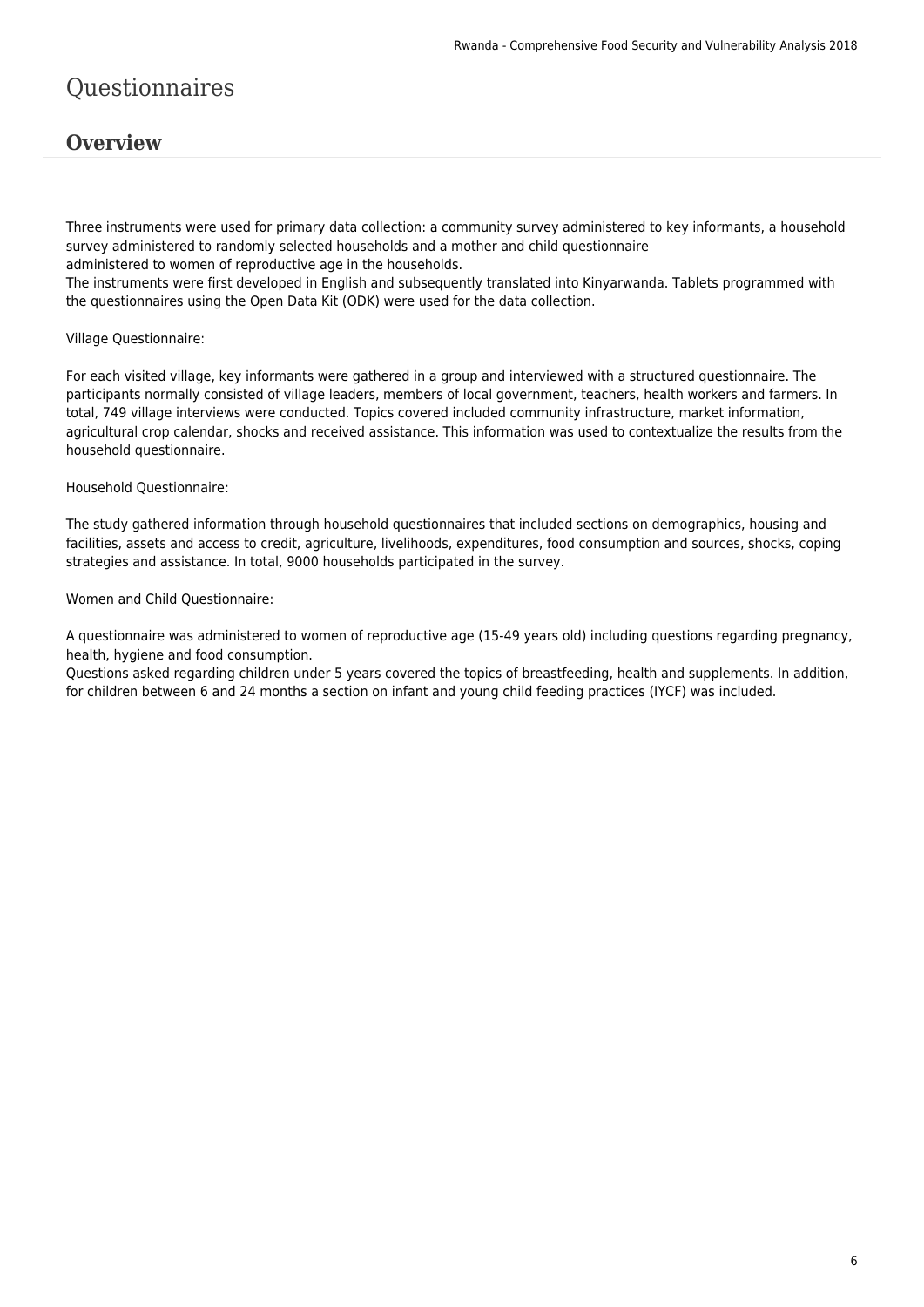# Data Collection

#### **Data Collection Dates**

| Start      | End        | Cycle |
|------------|------------|-------|
| 2018-03-01 | 2018-04-05 | NА    |

#### **Time Periods**

| Start      | End        | Cycle |
|------------|------------|-------|
| 2018-03-01 | 2018-04-05 | N/A   |

#### **Data Collection Mode**

#### Face-to-face [f2f]

#### **Data Collection Notes**

Primary data collection took place over six weeks from end-February to mid-March 2018 which coincide with the season A post-harvest season.

Survey preparation: The survey protocol was cleared by the National Ethics Committee, and a visa request was approved by the National Institute of Statistics.

Selection of enumerators and team leaders: Survey team members all had previous experience in similar food security and nutrition surveys. The training included 20-30% more personnel than finally recruited for the actual data collection, this allowed the coordination team to select the best enumerators based on their performance during the training. Also reserve enumerators could be called upon if any selected enumerators defaulted.

The training consisted of 6 full days of classroom instruction and practice and 1 day of pre-testing of all survey procedures. The assessment managers ensured that all enumerators were fully aware of the enrolment and consent process as well as of inclusion and exclusion criteria for households.

During data collection: For each selected village, Team leaders recorded the following information, 1) number of households in the village, reasons (if any) for skipping the households, contact details of village authorities and number of women/children measured in each household. These data will allow calculation of response rates and the determination of reasons for non-response.

A mobile phone communication system was put in place between each team leader, survey supervisor and the survey coordination team. Tips and revised procedures were communicated immediately to all survey teams by sms.

#### **Questionnaires**

Three instruments were used for primary data collection: a community survey administered to key informants, a household survey administered to randomly selected households and a mother and child questionnaire

administered to women of reproductive age in the households.

The instruments were first developed in English and subsequently translated into Kinyarwanda. Tablets programmed with the questionnaires using the Open Data Kit (ODK) were used for the data collection.

Village Questionnaire:

For each visited village, key informants were gathered in a group and interviewed with a structured questionnaire. The participants normally consisted of village leaders, members of local government, teachers, health workers and farmers. In total, 749 village interviews were conducted. Topics covered included community infrastructure, market information, agricultural crop calendar, shocks and received assistance. This information was used to contextualize the results from the household questionnaire.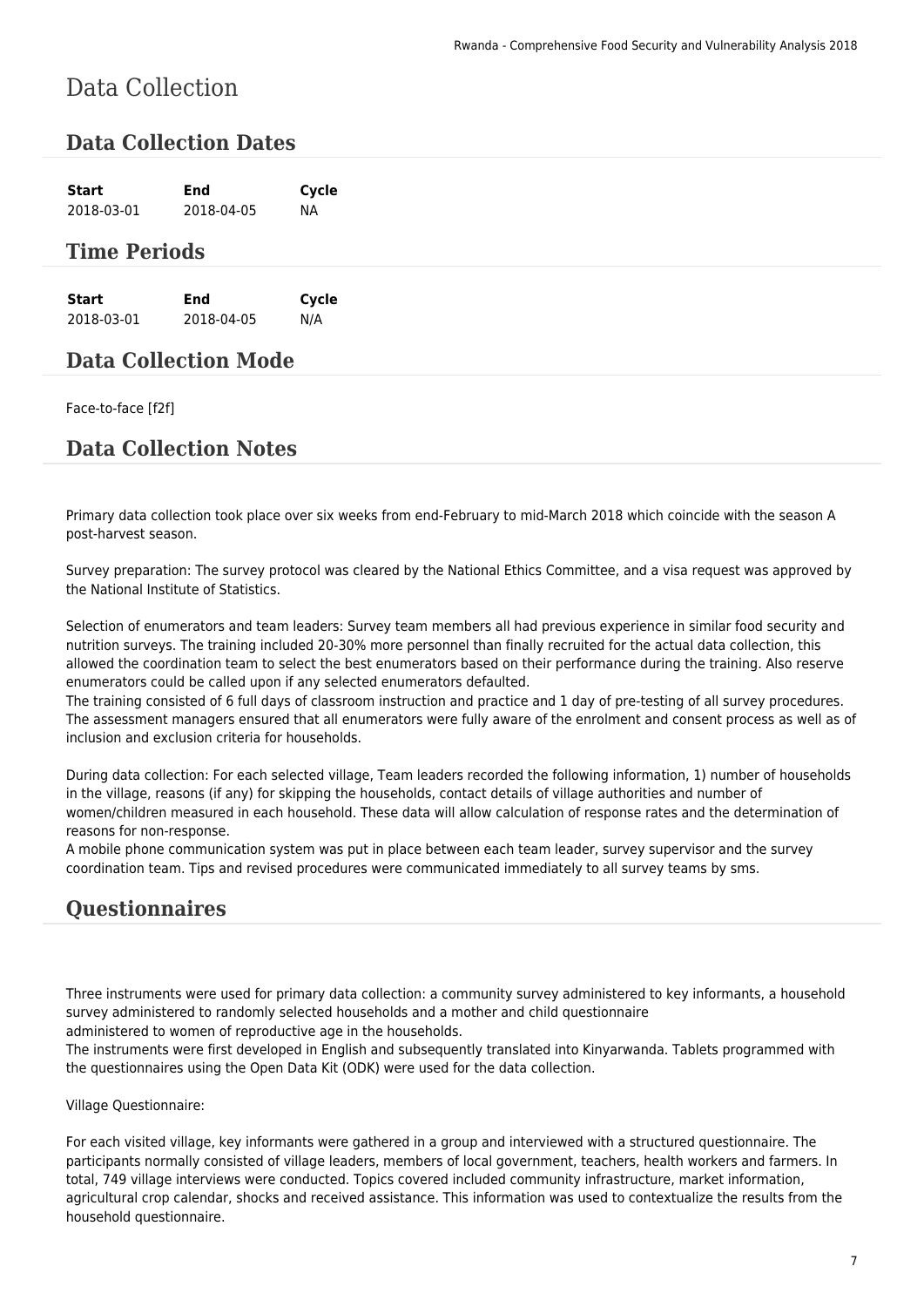Household Questionnaire:

The study gathered information through household questionnaires that included sections on demographics, housing and facilities, assets and access to credit, agriculture, livelihoods, expenditures, food consumption and sources, shocks, coping strategies and assistance. In total, 9000 households participated in the survey.

Women and Child Questionnaire:

A questionnaire was administered to women of reproductive age (15-49 years old) including questions regarding pregnancy, health, hygiene and food consumption.

Questions asked regarding children under 5 years covered the topics of breastfeeding, health and supplements. In addition, for children between 6 and 24 months a section on infant and young child feeding practices (IYCF) was included.

### **Data Collectors**

| <b>Name</b>                                  | <b>Abbreviation</b> | <b>Affiliation</b> |
|----------------------------------------------|---------------------|--------------------|
| National Institute of Statistics of Rwanda   | <b>NISR</b>         | MINECOFIN          |
| World Food Program                           | <b>WFP</b>          | UN                 |
| Ministry of Agriculture and Annimal Resource | MINAGRI             | GoR                |

### **Supervision**

All 30 districts in Rwanda were covered by teams of carefully selected enumerators. Steps taken to ensure that the results accurately represent the food security and nutrition situation in Rwanda were: training of enumerators, careful translation of the questionnaires and close supervision of the data collection process. The enumerators were also trained to facilitate interviewee recall and to collect accurate anthropometric data.

Respondents were informed that participation was voluntary, no benefit would be affected by their decision to participate or not participate and that the interview was anonymous.

During data collection, team leaders recorded number of households in the village, reasons (if any) for skipping the households, contact details of village authorities and number of women/children measured in each household. These data will allow calculation of response rates and the determination of reasons for non-response and facilitate the linking of the food security and nutrition questionnaires.

A mobile phone communication system was put in place between each team leader, survey supervisor and the survey coordination team. Tips and revised procedures were communicated immediately to all survey teams by sms. National supervisors ensured that the study was conducted in a standardized manner.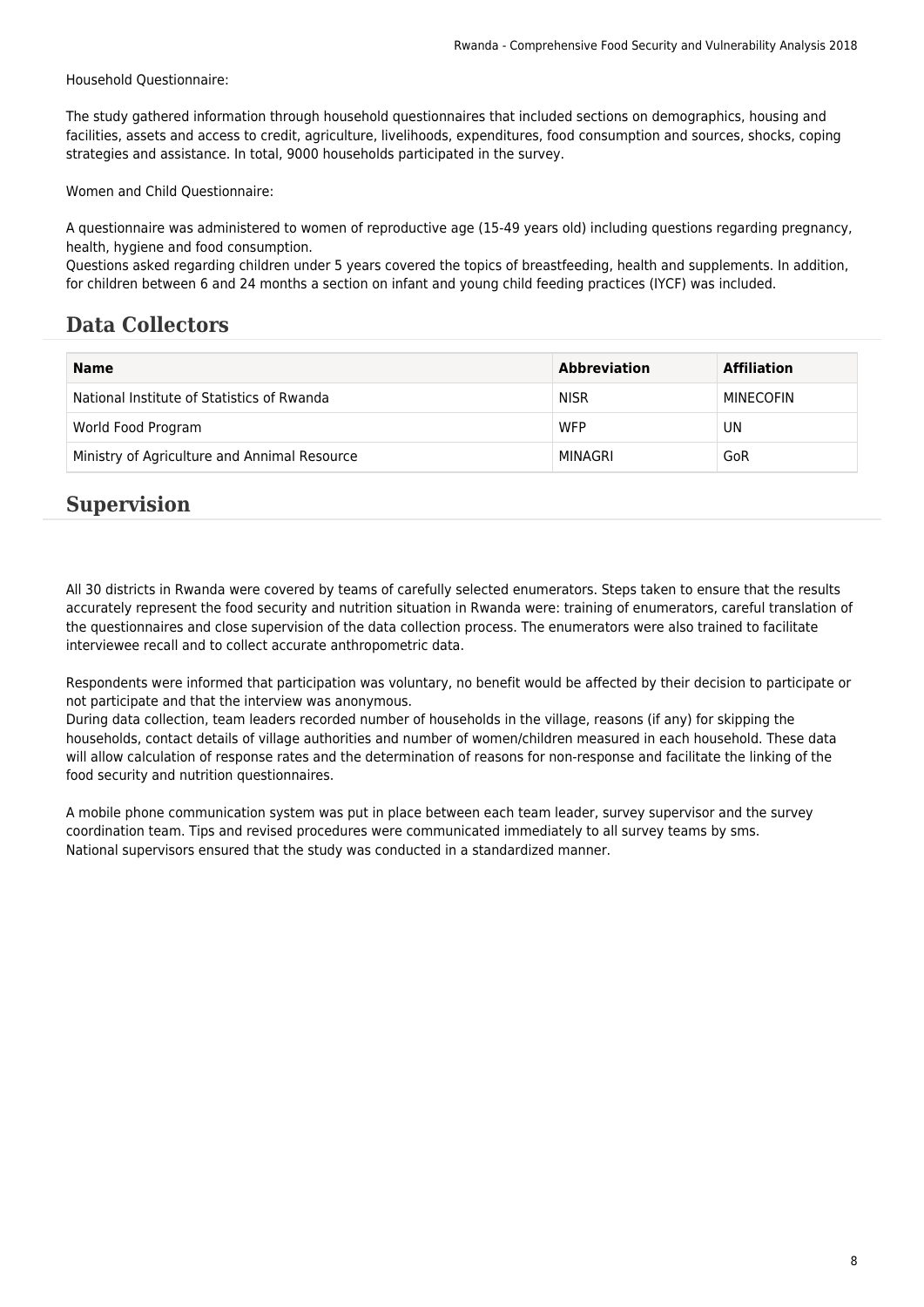# Data Processing

### **Data Editing**

Data was downloaded directly from the tablet to an access database and exported to SPSS for analysis. Data cleaning consisted of examining frequency distributions for all variables in order to detect

those values which are not logical or possible. Each participating household, child, and woman had a unique identification number made up of the cluster number and household number and, for individuals, an individual

number. For some variables, specifically anthropometric z-scores, standard criteria were applied to delete z-scores which were judged to be impossible and most likely due to error in measurement.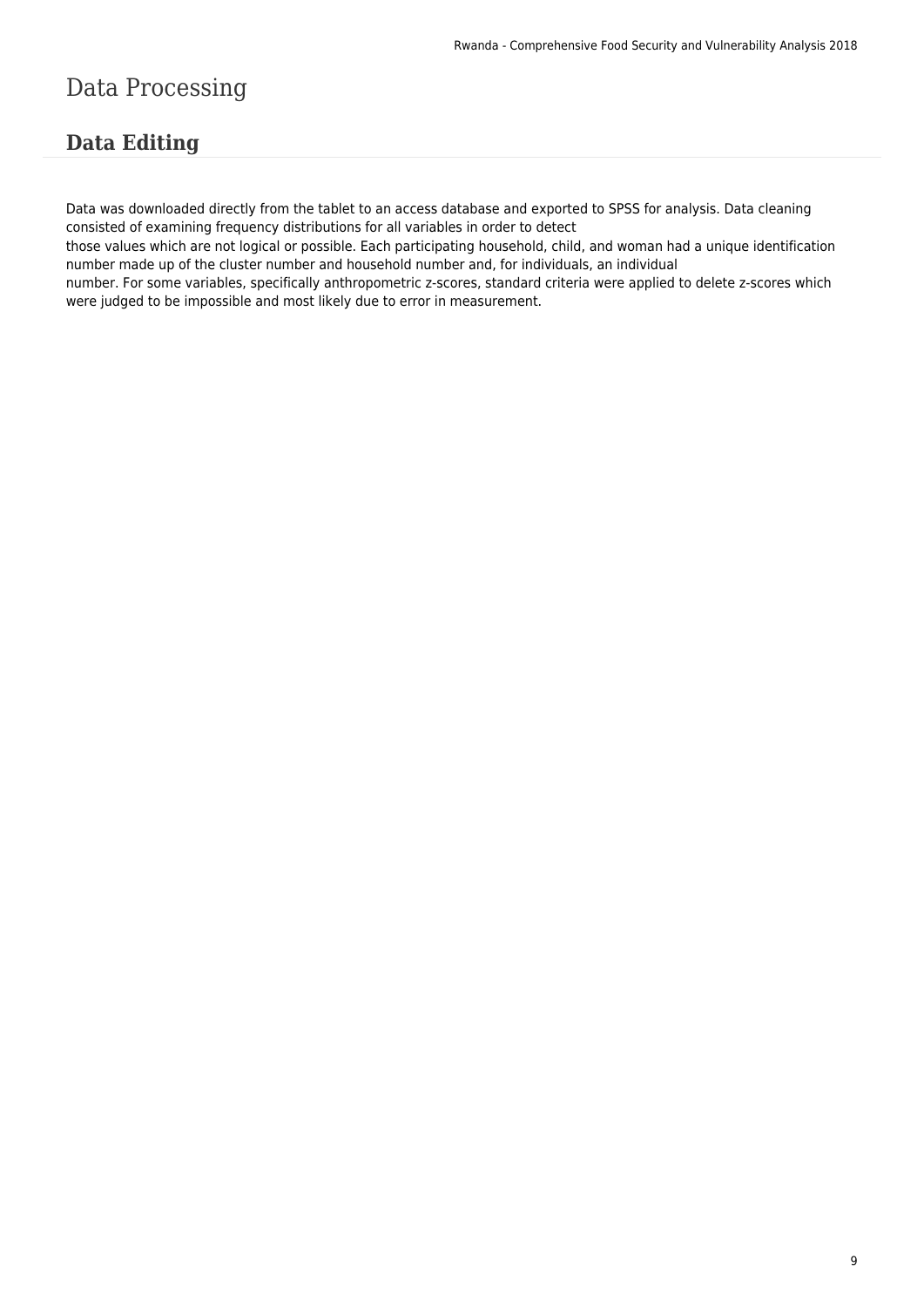# Data Appraisal

No content available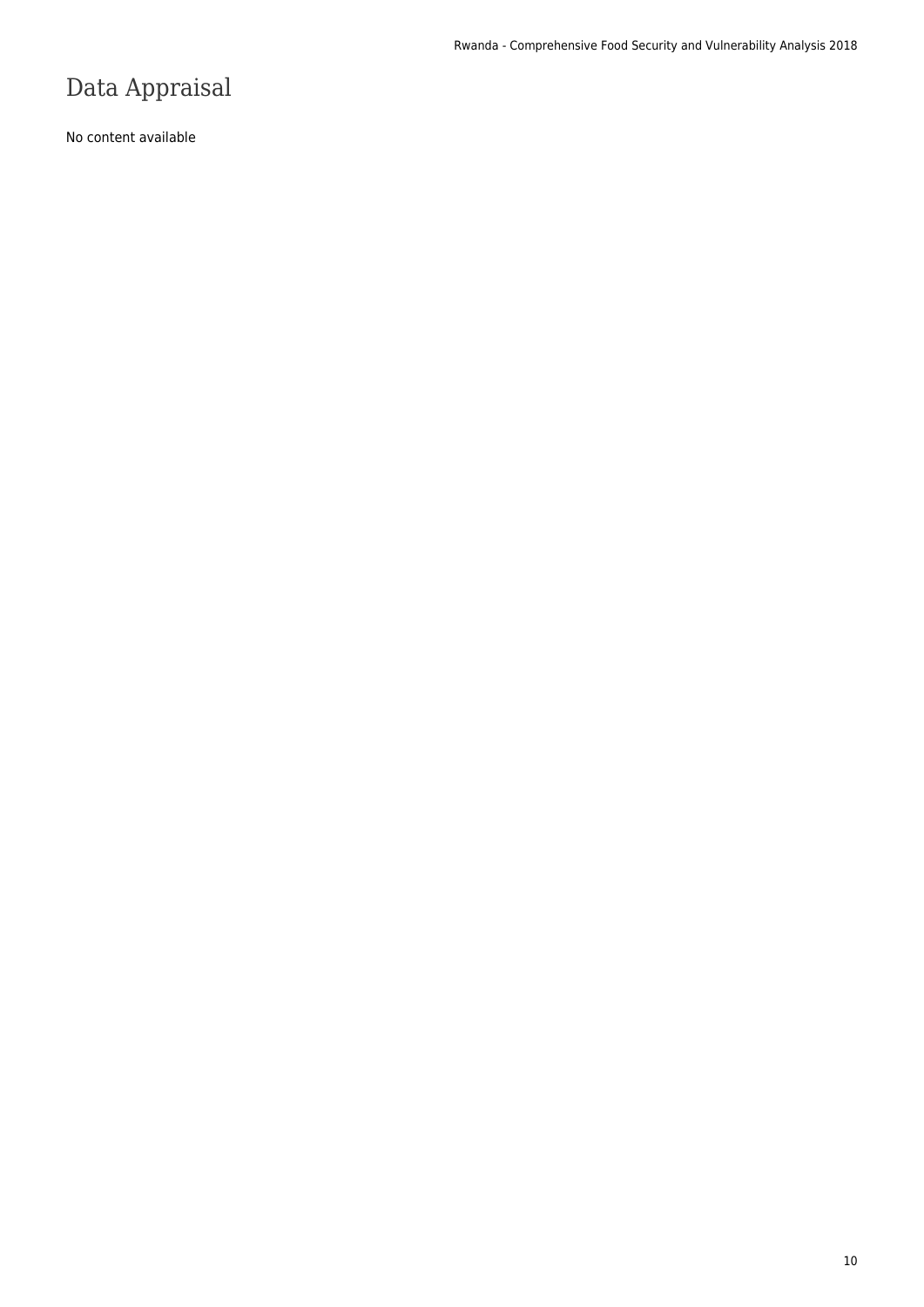# **Documentation**

## **Questionnaires**

### **RWA CFSVA 2018 HH MCHN Questionnaire in English**

| Title        | RWA CFSVA 2018 HH MCHN Questionnaire in English                                                           |
|--------------|-----------------------------------------------------------------------------------------------------------|
| Author(s)    | National Institute of Statistics of Rwanda                                                                |
| Date         | 2018                                                                                                      |
| Country      | Rwanda                                                                                                    |
| Language     | English                                                                                                   |
|              | Contributor(s) Government of Rwanda                                                                       |
| Publisher(s) | National Institute of Statistics of Rwanda (NISR) - Ministry of Finance and Economic Planning (MINECOFIN) |
| Filename     | RWA CFSVA 2018 HH MCHN Final EN.pdf                                                                       |

## **RWA CFSVA 2018 HH MCHN Questionnaire in KINY**

| Title        | RWA CFSVA 2018 HH MCHN Questionnaire in KINY                                                              |
|--------------|-----------------------------------------------------------------------------------------------------------|
| Author(s)    | National Institute of Statistics of Rwanda                                                                |
| Date         | 2018                                                                                                      |
| Country      | Rwanda                                                                                                    |
| Language     | Kinyarwanda                                                                                               |
|              | Contributor(s) Government of Rwanda                                                                       |
| Publisher(s) | National Institute of Statistics of Rwanda (NISR) - Ministry of Finance and Economic Planning (MINECOFIN) |
| Filename     | RWA CFSVA 2018 HH MCHN Final KIN.pdf                                                                      |

### **RWA CFSVA 2018 VILLAGE Questionnaire in English**

| Title        | RWA CFSVA 2018 VILLAGE Questionnaire in English                                                           |
|--------------|-----------------------------------------------------------------------------------------------------------|
| Author(s)    | National Institute of Statistics of Rwanda                                                                |
| Date         | 2018                                                                                                      |
| Country      | Rwanda                                                                                                    |
| Language     | English                                                                                                   |
|              | Contributor(s) Government of Rwanda                                                                       |
| Publisher(s) | National Institute of Statistics of Rwanda (NISR) - Ministry of Finance and Economic Planning (MINECOFIN) |
| Filename     | RWA CFSVA 2018 VILLAGE Final EN.pdf                                                                       |

### **RWA CFSVA 2018 VILLAGE Questionnaire in Kiny**

| Title        | RWA CFSVA 2018 VILLAGE Questionnaire in Kiny                                                              |
|--------------|-----------------------------------------------------------------------------------------------------------|
| Author(s)    | National Institute of Statistics of Rwanda                                                                |
| Date         | 2018                                                                                                      |
| Country      | Rwanda                                                                                                    |
| Language     | Kinyarwanda                                                                                               |
|              | Contributor(s) Government of Rwanda                                                                       |
| Publisher(s) | National Institute of Statistics of Rwanda (NISR) - Ministry of Finance and Economic Planning (MINECOFIN) |
| Filename     | RWA CFSVA 2018 VILLAGE Final KIN.pdf                                                                      |